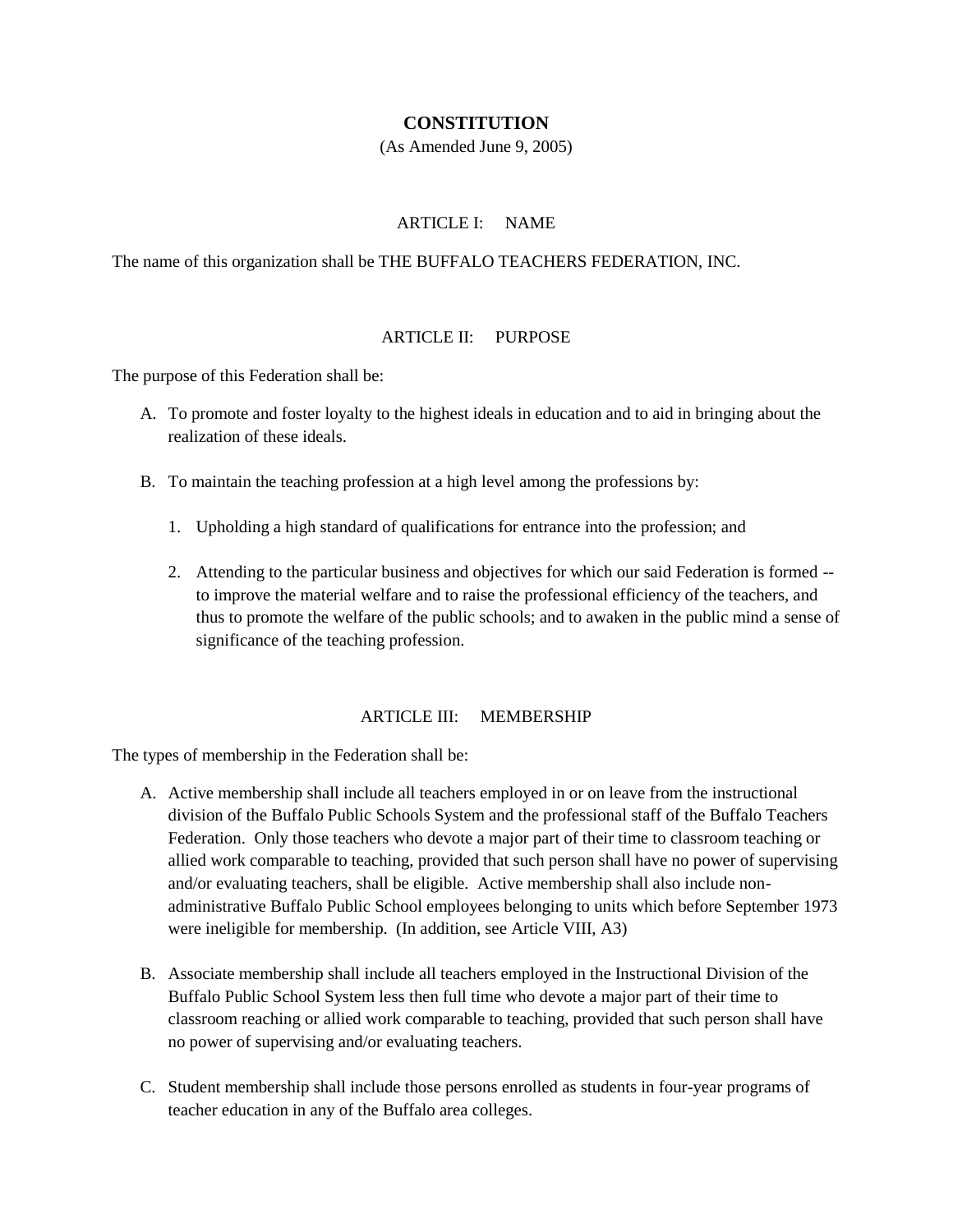- D. Inactive membership may be granted by the Executive Committee of the Buffalo Teachers Federation.
- E. Honorary membership shall include those persons deemed worthy of the honor and so designated by a vote of the Executive Committee of the Buffalo teachers Federation.

## ARTICLE IV: COUNCIL OF DELEGATES

The Council of Delegates shall be composed of elected members from each faculty unit and other delegates as specified in the By-Laws.

- A. A delegate or alternate delegate may represent only one unit at any given time.
- B. All legislative power shall be vested in the Council of Delegates.

# ARTICLE V: OFFICERS

A. The officers of the Federation shall be:

President Vice President Secretary Treasurer and the other voting members of the Executive Committee.

- B. The officers shall be determined by a secret ballot election conducted among the eligible voters.
- C. The Executive officers and members of the Executive Committee shall take office on July 1 following their election, except the Treasurer, whose two (2) year term shall be co-terminus with the fiscal year of the organization.

# ARTICLE VI: COMMITTEES

A. The Standing Committees of the Federation shall be:

Finance Membership Grievance Instruction and Professional Development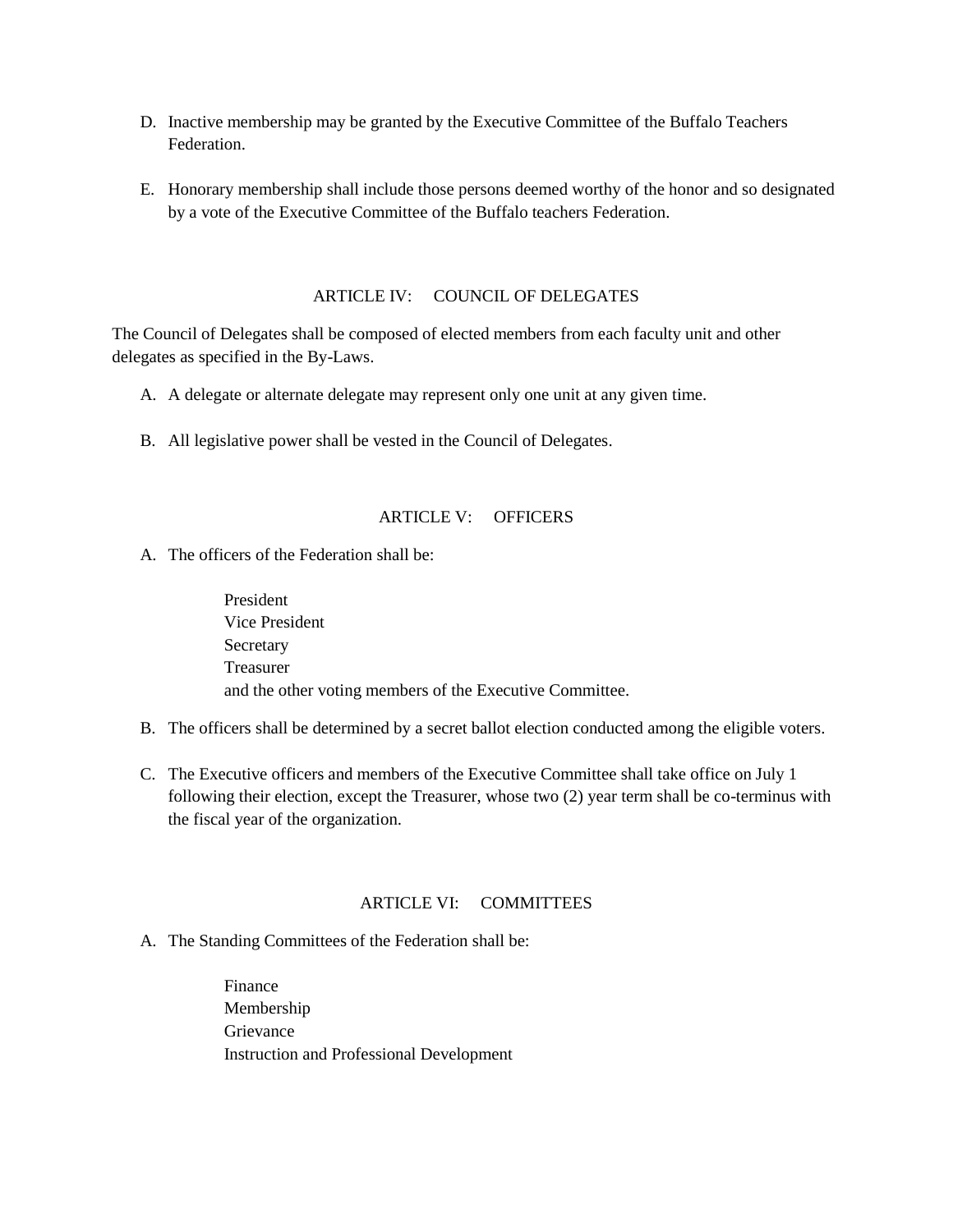B. The President shall appoint the Chairperson of Standing and Special Committees with the approval of the Executive Committee.

## ARTICLE VII: DUES

The Buffalo Teachers Federation shall make available to its members a plan of dues payment to the United Teaching Profession. Such plan shall include Buffalo Teacher Federation dues as established by the By-Laws.

### ARTICLE VIII: BY-LAWS

The Council of Delegates may adopt such By-Laws as may be necessary for the proper conduct of the affairs of this Federation. Such By-Laws may be adopted, added to, amended or repealed, by a majority vote of those members of the Council of Delegates present at any regularly convened meeting, provided notice of the proposed change in the By-Laws has been presented to the Delegates, in published form, at least ten (10) calendar days preceding the meeting at which such action is to be taken.

#### ARTICLE IX: AMENDMENTS

This Constitution may be amended by a vote of two-thirds (2/3) of those members of the Council of Delegates present at any regularly convened meeting of the Council of Delegates, provided that the proposed amendment has been read at a previous meeting and presented in published form to be posted in all buildings at least ten (10) days prior to the final vote on the amendment.

### BY-LAWS

### ARTICLE I: Membership Fees and Assessments

- A. 1. An Active member enrolling in the United Teaching Profession shall pay annual dues as determined by the Council of Delegates of the Buffalo Teachers Federation.
	- 2. BTF local dues shall be \$280.00 plus State and National Affiliate dues.
- B. An Associate Member shall pay half the local dues plus the Associate Member fees of the state and national affiliates except for those members paid at an hourly rate whose dues shall be as follows:
	- a) Nine (9) hours or more per week one-half (1/2) dues and fees.
	- b) Less than nine (9) hours but three (3) hours or more one-quarter  $(1/4)$  dues and fees.
	- c) Less than three (3) hours no dues.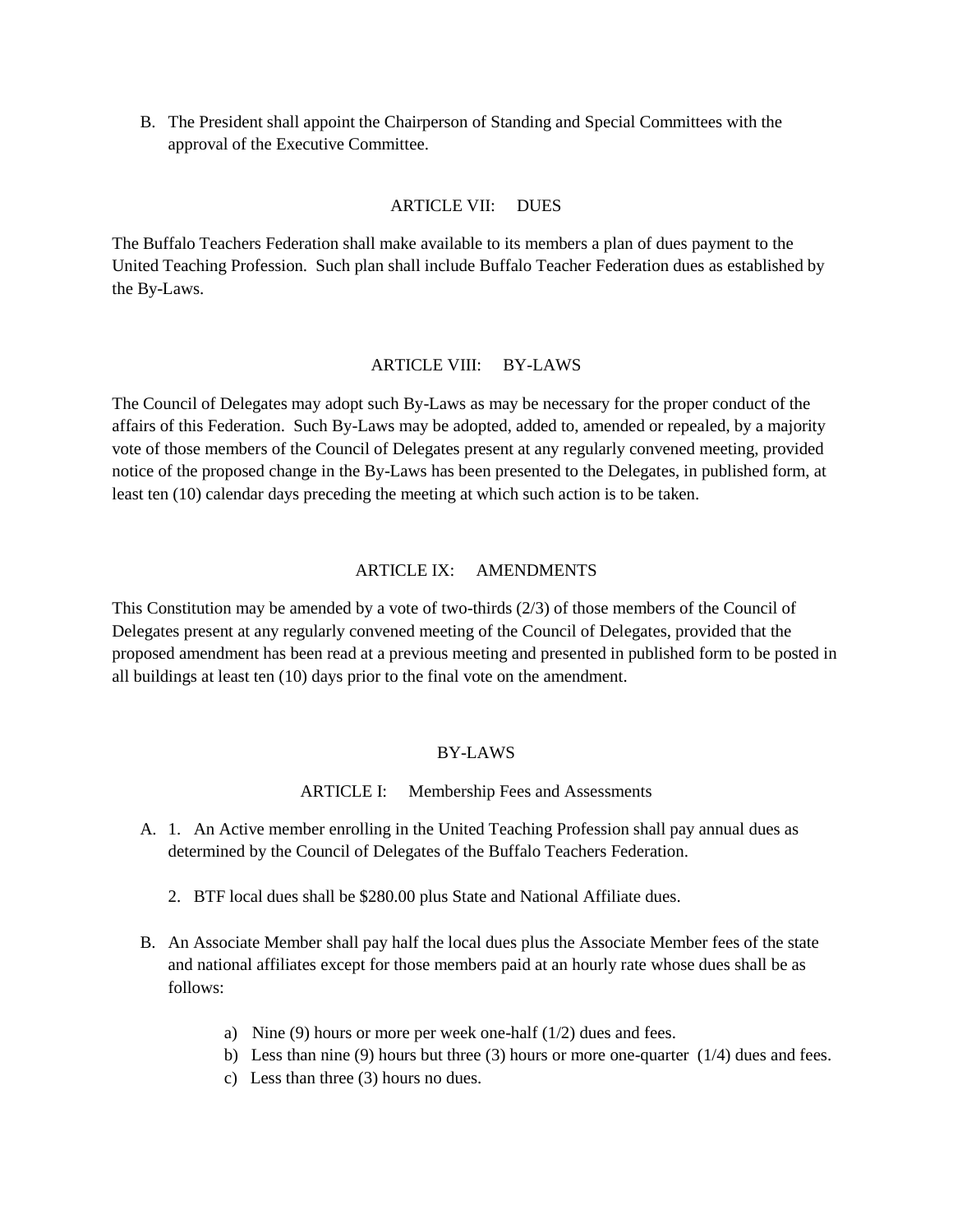- C. A Student Member shall pay \$2.00 annual local dues and also be a member of state and national affiliated organizations.
- D. An Inactive Member shall pay \$10.00 annual dues.

## ARTICLE II: Building Delegates

- A. Apportionment:Each faculty unit shall be entitled to one duly elected Delegate for the first 20 active and/or Associate Members or part thereof, and one additional Delegate for each additional 20 such members or part thereof. Additional Delegates may be elected immediately after the required number of memberships have been certified by the BTF office.
- B. Each unit is entitled to elect a number of Alternate Delegates equal to the number of Delegates to which it is entitled. Each Alternate Delegate may attend all meetings and functions as does a regular Delegate, except for voting privileges. Alternates shall be listed in a ranked order and in the event of absence of any Delegate, that vote shall be cast by the highest ranking Alternate present. An Alternate shall assume the duties of a Delegate during any time that Delegate is serving as an acting administrator.
- C. Election of Delegates and Alternates shall take place in the following manner:
	- 1. Any BTF member who is on the payroll of the school is eligible to vote.
	- 2. For all elections, notice shall be posted on the BTF bulletin board at least one (1) week prior to the election meeting.
	- 3. The election shall be held annually on a Friday (or a day when all eligible voters are normally present) during the month of May at a meeting called by the Delegate Chairman.
		- a) The May 2005 BTF Building Delegate, Alternate, and Building Committee elections at Schools 27, 28, 80 @ 63, and 80 @ 24 are postponed until September 2005; any election already held at any of those schools is nullified; and the Building Delegates, Alternates, and Building Committee members from those schools for the 2004-2005 school year will remain in office until the September 2005 Council of Delegates meeting. Except as may be necessary to comply with this subparagraph 3A, the September 2005 election will comply fully with the provisions of the BTF constitutions, by-laws, and policies.
	- 4. The Chairman of the meeting shall be elected by the BTF members within the faculty prior to the election of new Delegates and Alternates.
	- 5. The names of new Delegates and Alternates shall be forwarded to BTF headquarters no later than June 1.
	- 6. The term of office will commence at the June meeting and will terminate at the close of the school day of the following June meeting.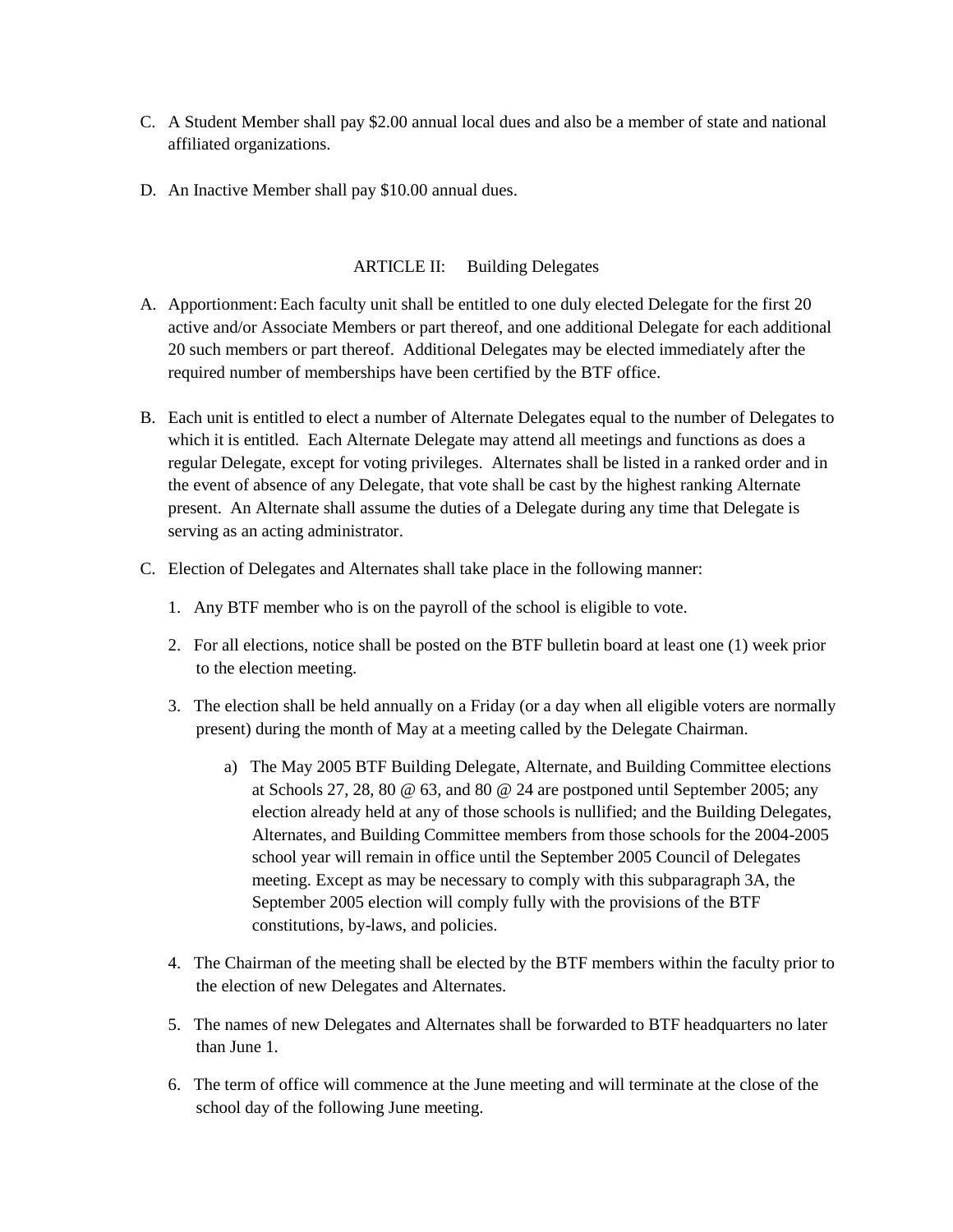- 7. Vacancies in the ranks of Delegates or Alternates must be filled by the same procedures.
- D. Responsibilities include:
	- 1. The Delegate Chairman shall be the Chairman of the BTF Building Committee.
	- 2. The Delegates shall be responsible for conducting the affairs of the Federation within their respective buildings.
	- 3. Delegates shall communicate to the Council of Delegates the wishes, opinions and reactions of the members they represent.
- E. Recall -- BTF membership on any faculty shall have the power of recall of any Delegate or Alternate if:
	- 1. Two-thirds (2/3) of the faculty members sign a petition stating that it is their belief that the Delegate or Alternate is not representing them or is inadequately or ineffectively carrying out the duties of a Delegate or Alternate.
	- 2. Such Delegate or Alternate is given the opportunity at a meeting of the BTF membership within that faculty to answer any or all charges being brought against him. Such meeting shall be chaired by the President, or his designee from the officers of the Federation.
	- 3. After such meeting, a new petition is circulated which shall require the signatures of twothirds (2/3) of the BTF membership to reaffirm belief that the representative should be recalled.

## ARTICLE III: Building Committee

(See also Article II, 3(A).

The Building Committee shall consist of the Building Delegate Chairman and two (2) additional teachers selected or appointed in a manner to be determined by the Federation.

They shall represent the interests of the Federation before the administration of their respective schools.

Said Committee shall be responsible for disseminating the results of all official meetings of the **Committee** 

# ARTICLE IV: Council of Delegates

A. Delegates and Alternates from the various faculty units shall compose the Council of Delegates of the Buffalo Teachers Federation.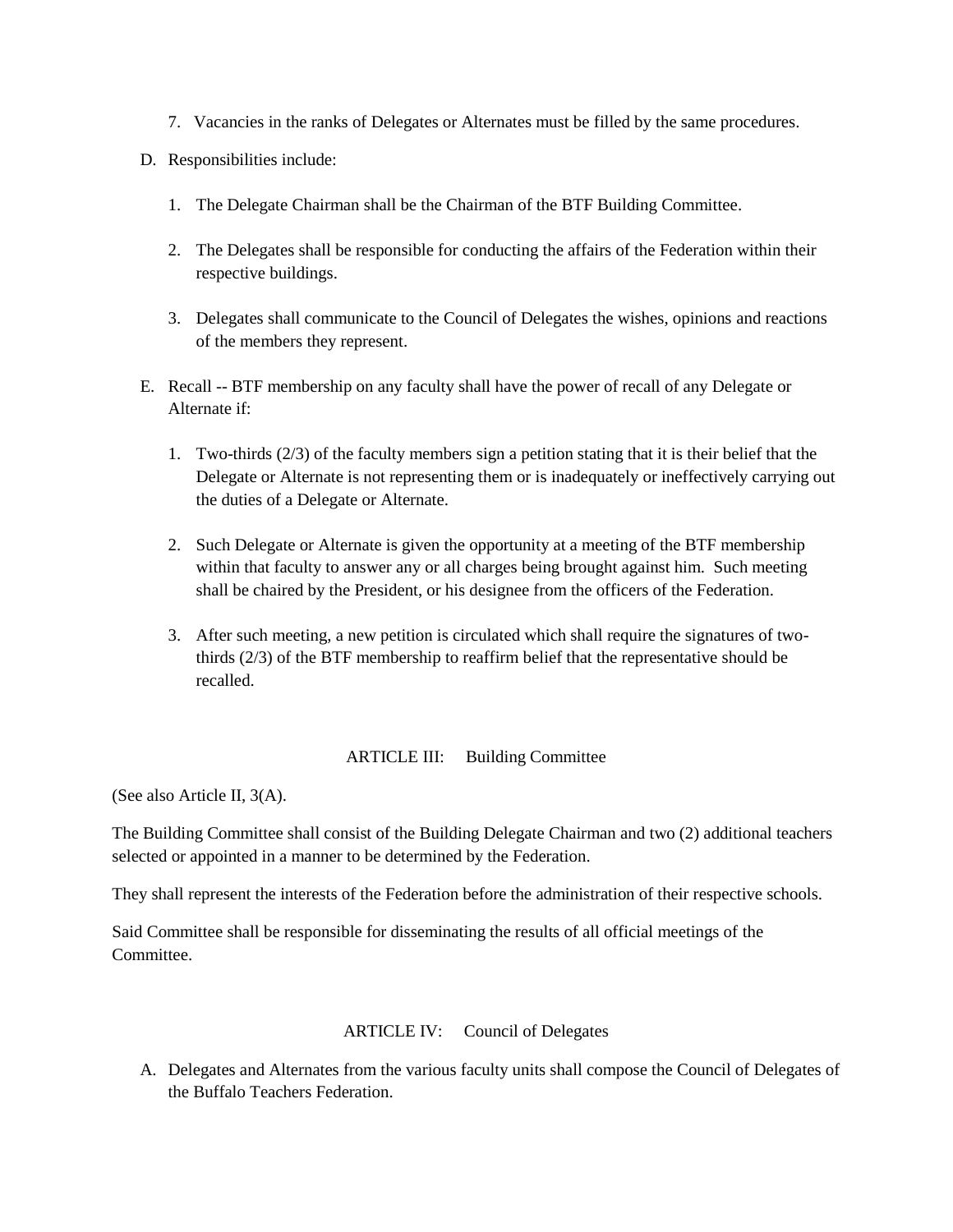- B. The dues of all duly elected Delegates and Alternates must be paid before they are seated in the Council of Delegates.
- C. Forty Percent (40%) of the membership of the Council of Delegates shall constitute a quorum.
- D. The Council of Delegates shall hold not less than five (5) meetings during the year. In an election year, one of these meetings shall be the March Meeting and one shall be the May meeting. The President shall call a meeting of the council of Delegates at the written request of twenty (20) Delegates, each representing a different faculty unit.
- E. Duties:
	- 1. The Council of Delegates may initiate action with respect to all non-fiscal policies and procedures of the Federation.
	- 2. It shall direct the Executive Committee to develop policies which will accomplish the aims and goals of the Federation as established by the Council of Delegates.
- F. Each teacher training institution in the Buffalo area shall be entitled to one (1) non-voting Delegate.
- G. Committee Chairmen shall serve as non-voting delegates with the exception of those chairmen of committees representing special groups formerly having affiliate status whose interest is not represented through any other unit of representation or those chairmen of committees who represent other special groups of teachers which would have been eligible for affiliate status. These chairmen shall serve as voting delegates.
- H. The privilege of the floor for the purpose of discussion shall be available to any member with the permissions of the chair.
- I. A Parliamentarian for the Council of Delegates shall be appointed by the President. Said Parliamentarian shall be governed by Roberts Rules of Order, Newly Revised.

## ARTICLE V: Officers

A. 1. The members of the Executive Committee shall be the President, Secretary, Treasurer, the retiring President, Ex-Officio, and twenty-three members elected from the following categories:

| $Pre-K - 6$ -- Elementary Classroom Teachers |  |
|----------------------------------------------|--|
| 7-12-- Secondary Teachers                    |  |
| $K-12$ -- (Refer to A.2)                     |  |
| At-Large                                     |  |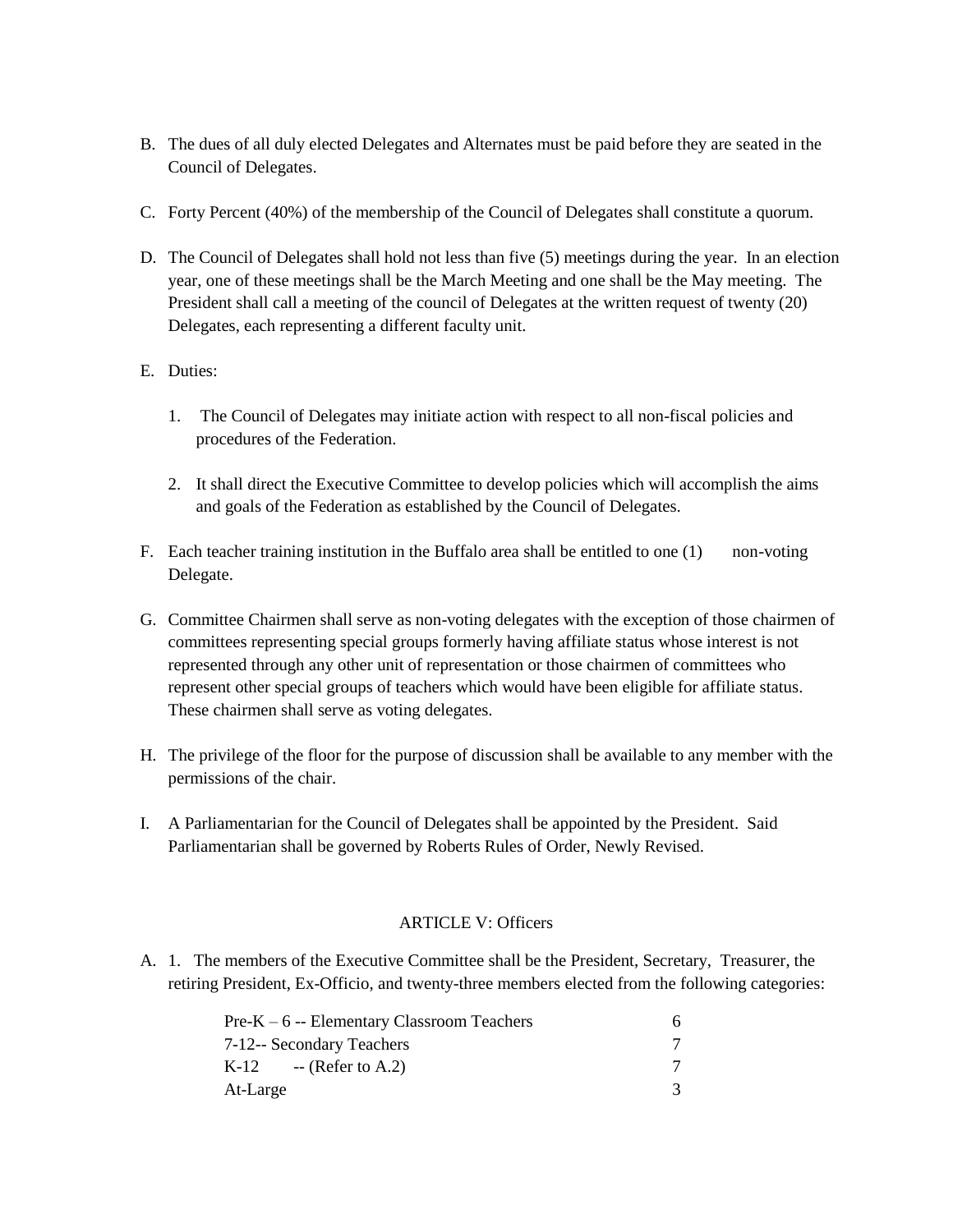The professional staff shall serve as non-voting members.

2. The seven representatives in the K-12 category shall include:

Teachers of Art, Music, and Physical Education, Librarians, Teachers of Children with handicapping conditions (Learning Disabilities, Mentally Retarded, etc.), Remedial Teachers. Teachers who work with referred students (Attendance Teachers, Guidance Counselors, Psychologists, Social Workers): All other teachers not named or described in any other category or sub-category.

Teachers named or described in a K-12 sub-category may be candidates only in the K-12 or At-Large categories.

- B. A quorum shall be necessary to conduct business. One-half the membership, including at least two of the following officers: President, Vic-President, Secretary, Treasurer, is required.
- C. The Executive Committee shall meet within two weeks of its election. Future meetings shall be called by the President or at the written request of at least eight of its members.
- D. Duties of officers:

The President shall:

- 1. Be the chief executive officer of the Federation
- 2. Preside at all meetings of the Council of Delegates and the Executive Committee.
- 3. Appoint the chairmen of all standing and special committees
- 4. Be an ex-officio member of all committees
- 5. Assume ultimate responsibility for the supervision of the professional and nonprofessional staff.
- 6. Serve as the first Delegate to the conventions of all affiliate bodies.

The Vice-President shall:

- 1. Assume the duties of the Presidency in the absence of the President.
- 2. Become the President of the Federation should that office become vacant.
- 3. Carry out those duties and responsibilities as delegated by the President.
- 4. Be an ex-officio member of all committees of the Federation.
- 5. Serve as the second Delegate to the conventions of all affiliate bodies.

The Secretary shall:

- 1. Keep an accurate record of all meetings of the Federation.
- 2. Issue notification for all scheduled meetings
- 3. Maintain the constitution, By-Laws and other official papers of the Federation.
- 4. Serve as the third Delegate to the conventions of all affiliate bodies.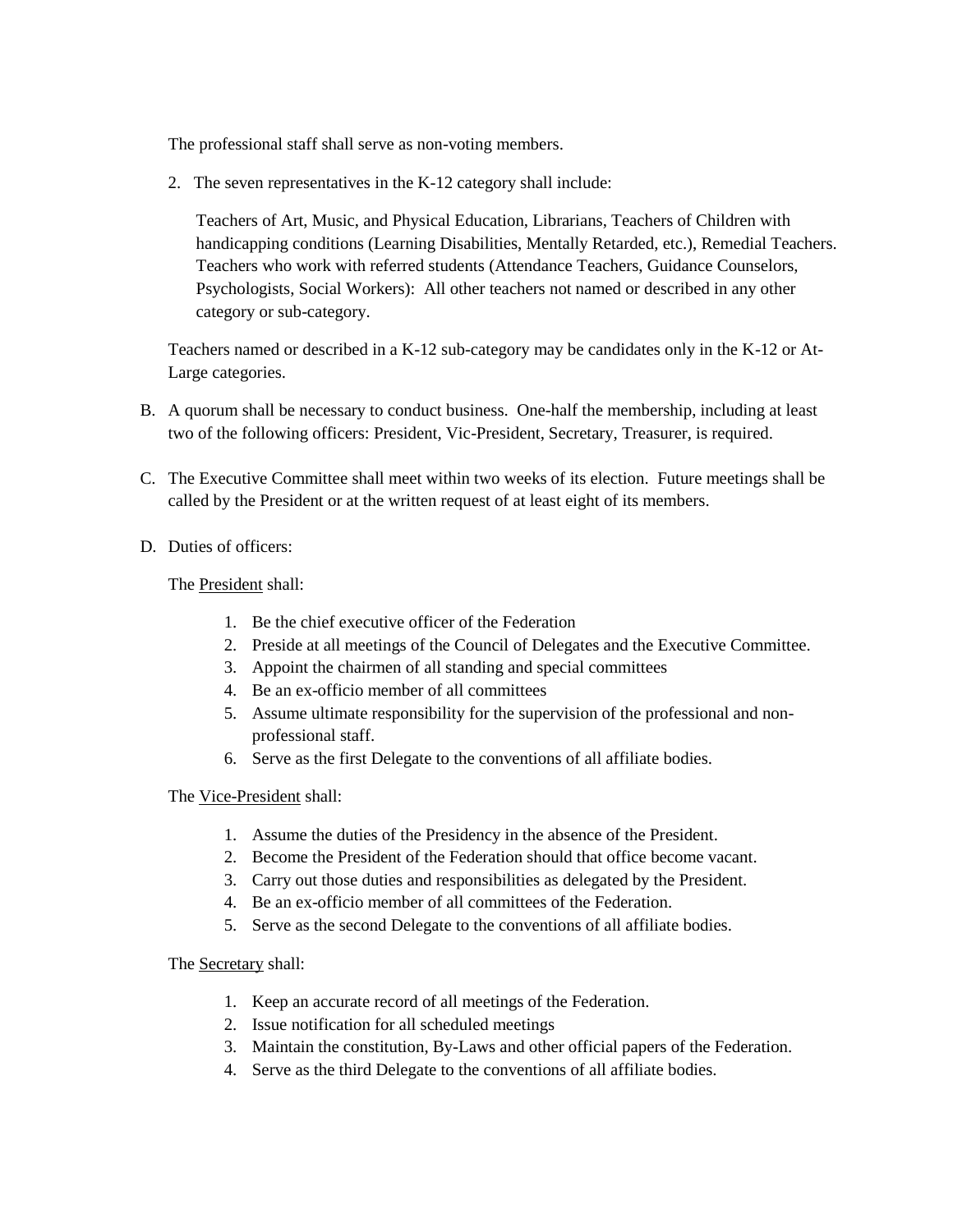The Treasurer shall:

- 1. Hold and disburse the funds of the Federation.
- 2. Prepare an annual budget, and prepare the books for auditing.
- 3. Serve as a member of the finance committee.
- 4. Shall preserve a financial report at the meeting of the Council of Delegates.
- 5. Serve as the fourth Delegate to the conventions of all affiliate bodies.

The Executive Committee Members shall:

- 1. Be Delegates-at-Large and shall have all privileges of members of the Council of Delegates.
- 2. Make recommendations to the Council of Delegates for its approval.
- 3. Execute and carry into effect all such policies as have been approved by the Council of Delegates.
- 4. Approve all personnel policies and practices and authorize the hiring of staff.
- 5. Approve the budget recommended by the Treasurer and Budget Committee.
- 6. Approve all contracts entered into by the Federation.
- 7. Purchase surety bonds equal to such funds as shall be in the custody of the Treasurer and other officers of the federation. Such bonds shall be taken in the names of the Treasurer and President having custody of such funds.
- 8. Determine the procedure for election of Delegates to affiliate organizations.
- 9. Carry out other such duties as the Council of Delegates shall determine.

Flagrant violation or dereliction of duties shall render the officers subject to recall.

- E. Upon certification by a two-thirds (2/3) vote of the Executive Committee that an officer of this Federation has failed to fulfill the duties of his office, the Council, after hearing a full bill of particulars, may vote to remove that officer. The accused officer shall have the opportunity to answer any and all charges before the vote. A three-fourths (3/4) vote of the Council of Delegates shall be necessary for removal.
- F. An officer who serves as an acting administrator shall automatically render his office vacant.
- G. Whenever an officer's name appears on any official list for a position which would exclude him from membership in the BTF, his office shall be declared vacant.

ARTICLE VI: Special Committees and Task Forces

- A. Special Committees/Task Forces shall be established by the President after consultation with the Executive Committee. They shall deal with a particular problem; and will serve until the conclusion of the assigned task; or until disbanded by the President.
- B. The Chairman of all special committees/task forces shall be appointed by the President. The Chairman of each special committee/task force shall choose the members of that committee.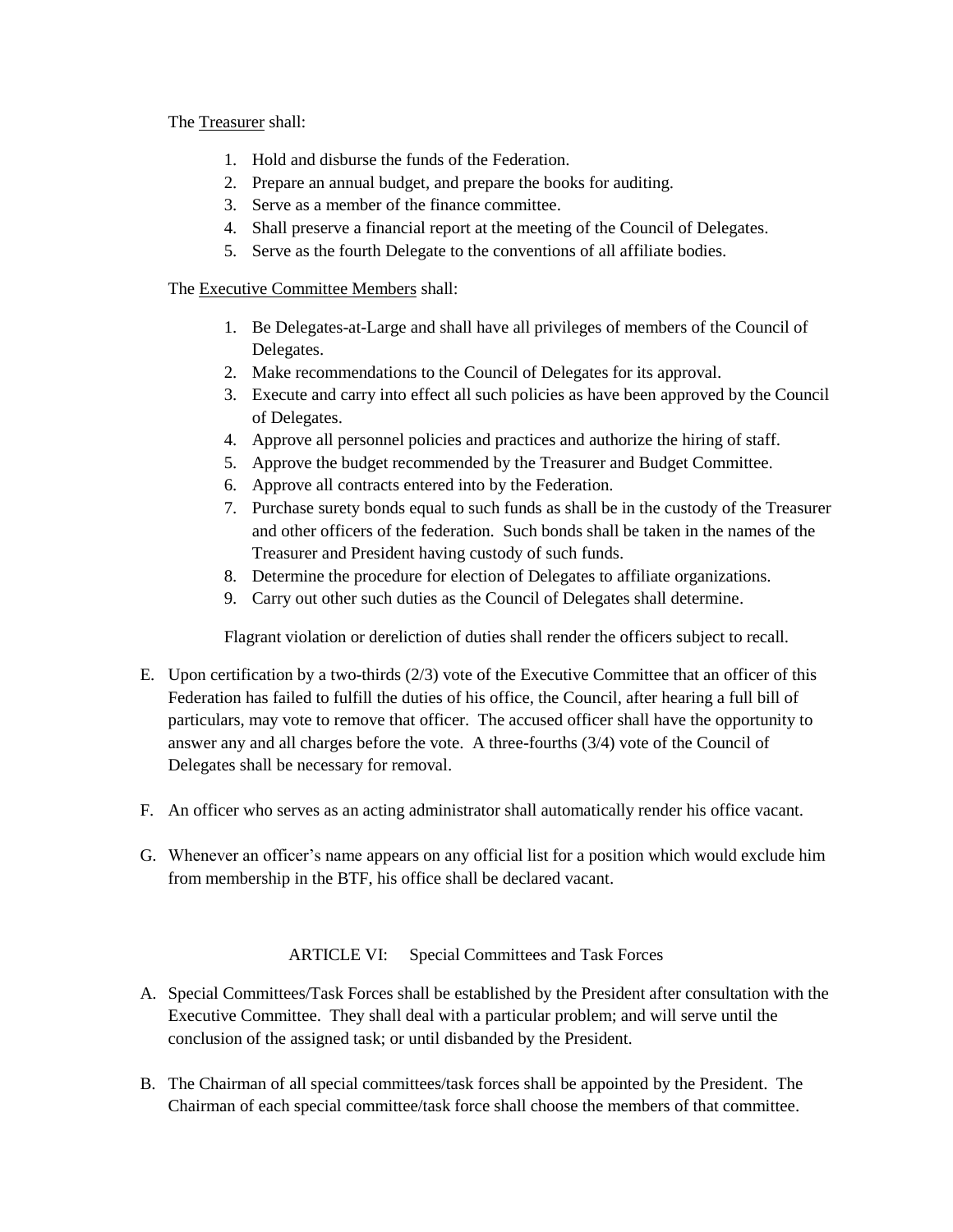- C. When a committee is formed to reflect the concerns of a specific group of teachers from several faculties, these teachers may recommend candidates for the committee chairmanship to the President.
- D. Final reports of special committee/task forces shall be submitted to the Council of Delegates orally, and/or to the Secretary in writing.

The Executive Committee may call for interim reports from each special committee/task force.

## ARTICLE VII: Standing Committees

- A. The standing committees shall be charged with the responsibility for the internal affairs of this Federation.
- B. Each standing committee shall choose its own officers, except for the chairman, who shall be appointed by the President.
- C. Membership on all standing committees should, to the greatest degree possible, reflect a cross section of the general membership of the Federation.
- D. The chairman of each standing committee shall be responsible for selecting the members of the committee. There shall be at least five (5) members on each standing committee. The chairman shall fill, with the approval of the committee, all vacancies that exist on his committee.
- E. The Finance Committee shall set up all rules and regulations governing the payment of all bills, have the accounts of the organization audited once a year by a Certified Public Accountant, publish such audit for each delegate and consult with the Treasurer in the preparation of the annual budget. For audit purposes, the fiscal year shall be from September 1 to August 31 of the following year.
- F. The Membership Committee shall be responsible for all membership drives and the processing of all questions regarding membership.
- G. The Grievance Committee shall be responsible for the processing of all grievances that arise as a result of any contractual arrangements between this Federation and the Board of Education, or the application of Board of Education policies.
- H. The Instruction and Professional Development Committee shall be responsible for furthering the professional growth of teachers through the serving as BTF representatives to the Professional Council by three (3) members appointed by the President; developing in-service programs and/or conferences for teachers to increase our capabilities for teaching in a multi-cultural urban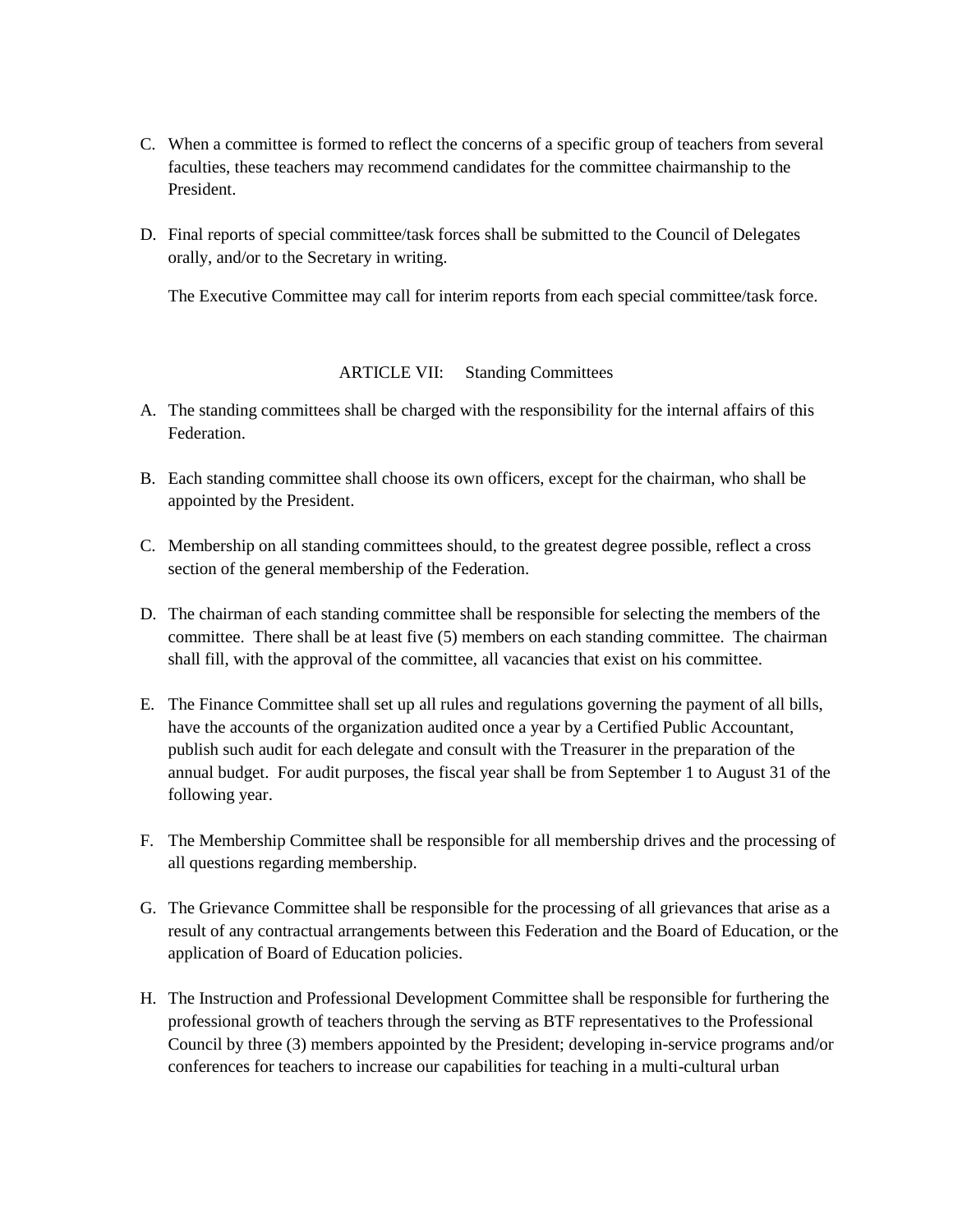environment and recommending methods of implementation for educational policy approved by the Council of Delegates.

I. Reports of standing committees shall be submitted to the Council of Delegates orally and to the Secretary in writing. The Executive committee may call for reports from the standing committees.

ARTICLE VIII: Nominations and Elections

A. 1. Candidates for election as officers of this Federation shall be nominated at the March Council of Delegates meeting, or by a letter of intent signed by two members of the Council of Delegates. Such letter must be sent by certified mail to the BTF offices within ten (10) business days following the March Council of Delegates meeting.

2. Candidates for election to the positions of President, Vice-President, Secretary, and Treasurer must be probationary or contract teachers.

3. A BTF officer who is serving full time with the BTF and who is on leave of absence (from the District) shall be permitted to retire from his/her teaching position, complete the term and maintain eligibility for re-election.

- 4. A member may only be a candidate for one office.
- 5. Nominations for President and Vice President shall be submitted jointly.

6. Candidates for any Executive office shall be an active member who shall have maintained continuous membership in the BTF for the entire year in which they are nominated.

7. No member whose name appears on an eligible list for any position which would make him ineligible for membership in the Buffalo Teachers Federation shall be eligible to be a candidate for office.

B. 1. The procedures of election of officers shall be conducted by an Elections Committee composed of a Chairman and no less than six (6) members appointed by the President in consultation with the Executive Committee. Their decision in all matters concerning procedures and arrangements shall be final.

2. The Elections Committee shall be appointed by the December 15th preceding the elections. The committee shall report to the Council of Delegates by the February meeting the procedures for nominations, and at the March meeting the procedures for campaigns and elections. Their final report shall consist of the results of the balloting for each office to be submitted at the May Council of Delegates meeting.

3. The members of the Election Committee shall be ineligible for election to any office of the Federation during the time they are serving.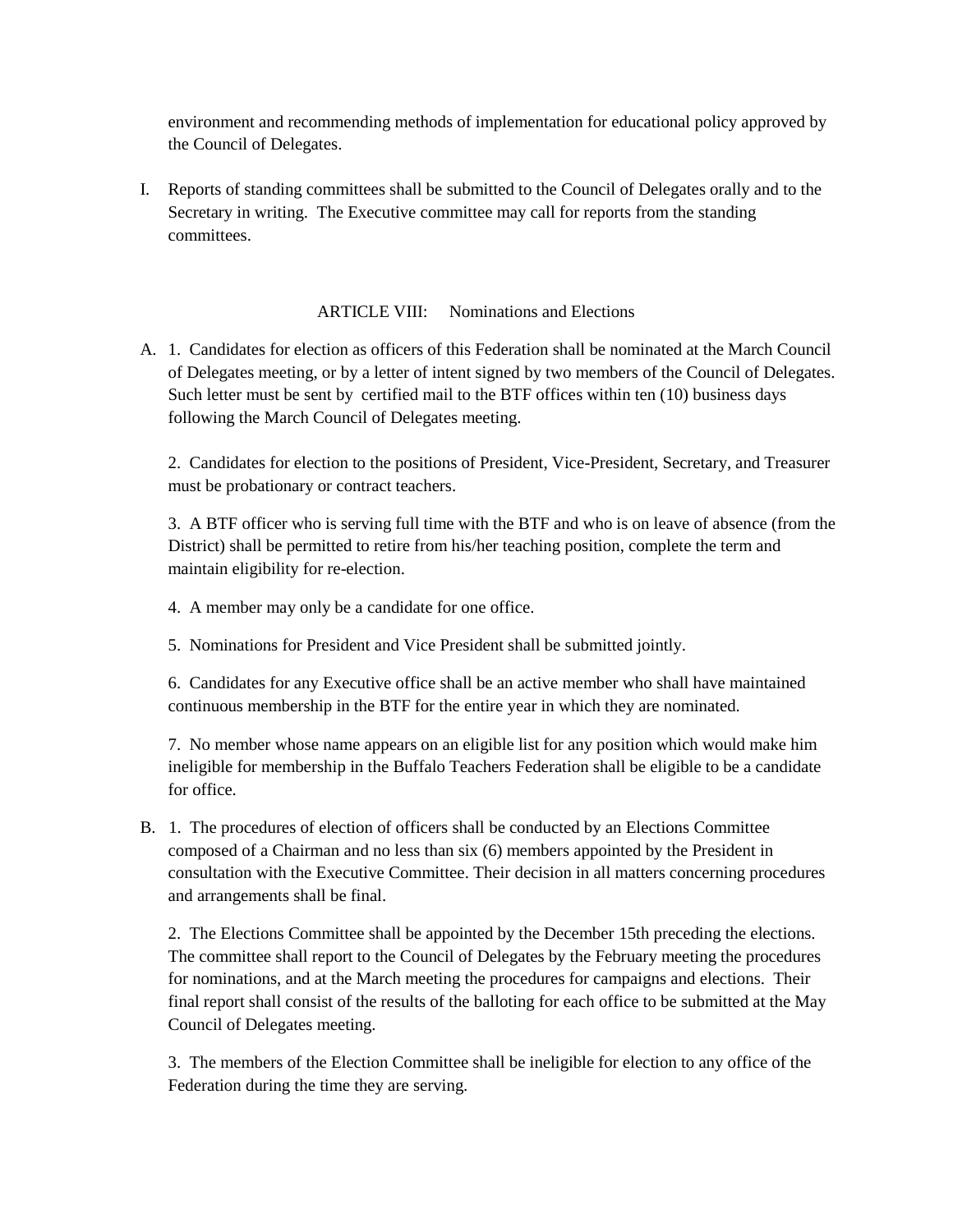4. No faculty unit shall be represented by more than one member on the Election Committee nor can more than six (6) members be from a single unit of representation as specified in Article V of these By-Laws. There shall be at least one representative from each of the areas of representation on the Executive Committee.

C. 1. The terms of all officers shall be concurrent.

2. Election of officers shall be by a referendum of the active and associate membership. The total active and associate membership shall be entitled to vote for each office.

3. a. A majority of the valid ballots cast for the offices of President and Vice President, shall be necessary for election.

b. A plurality of the valid ballots cast for each office shall be necessary for election to all other offices.

- D. When vacancies occur on the Executive Committee, the following procedures shall be followed:
	- 1. The secretary shall announce the vacancy at the next Council of Delegates meeting.
	- 2. The President shall recommend to the Council of Delegates an individual to fill the vacancy. Such recommendation shall be confirmed by a majority vote of the Council of Delegates.
- E. Vacancies in the office of Vice-President, Secretary, and Treasurer shall be filled in the following manner:
	- 1. The President shall recommend to the Executive Committee an individual to fill the vacancy.
	- 2. Upon approval of the Executive Committee, said recommendation must be confirmed by a majority vote of the Council of Delegates.
- F. Slate box voting shall be prohibited in all BTF elections.

## ARTICLE IX: Parliamentary Authority and Procedure

- A. Except as otherwise provided in these By-Laws, all business meetings of the Federation shall be governed by Roberts Rules of Order, Newly Revised.
- B. The Order of Business for Council of Delegates meetings shall be:

Call to Order Approval of Minutes of Previous Meeting Communications Report of Treasurer Report of President